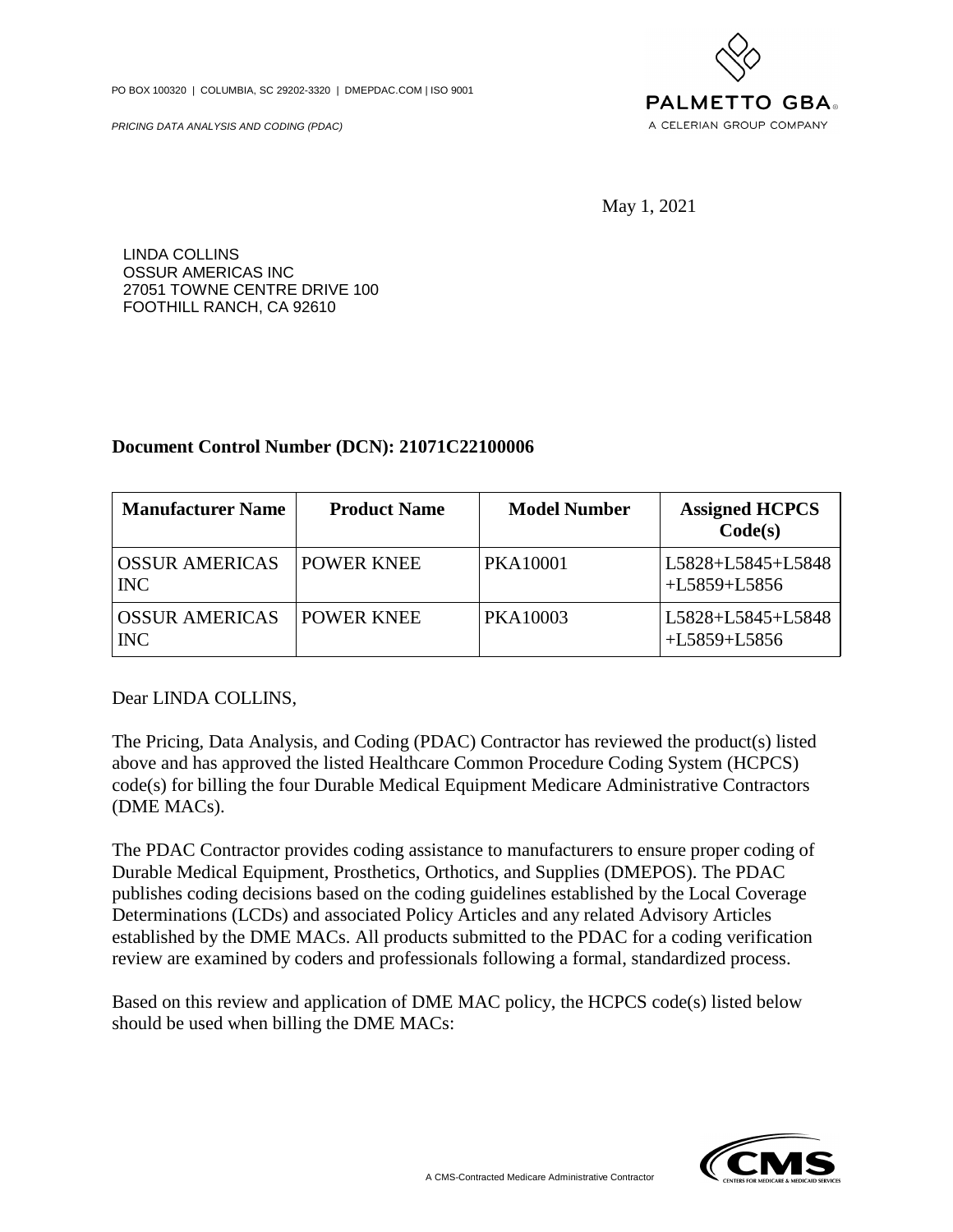L5828 ADDITION, ENDOSKELETAL KNEE-SHIN SYSTEM, SINGLE AXIS, FLUID SWING AND STANCE PHASE CONTROL

L5845 ADDITION, ENDOSKELETAL, KNEE-SHIN SYSTEM, STANCE FLEXION FEATURE, ADJUSTABLE

L5848 ADDITION TO ENDOSKELETAL KNEE-SHIN SYSTEM, FLUID STANCE EXTENSION, DAMPENING FEATURE, WITH OR WITHOUT ADJUSTABILITY

L5859 ADDITION TO LOWER EXTREMITY PROSTHESIS, ENDOSKELETAL KNEE-SHIN SYSTEM, POWERED AND PROGRAMMABLE FLEXION/EXTENSION ASSIST CONTROL, INCLUDES ANY TYPE MOTOR(S)

L5856 ADDITION TO LOWER EXTREMITY PROSTHESIS, ENDOSKELETAL KNEE-SHIN SYSTEM, MICROPROCESSOR CONTROL FEATURE, SWING AND STANCE PHASE, INCLUDES ELECTRONIC SENSOR(S), ANY TYPE

If you disagree with this decision, you may request a reconsideration within 45 days of the letter's date and provide evidence to substantiate a reconsideration of PDAC's original coding determination. To request a reconsideration, complete the Reconsideration Request form located on the PDAC website at [www.dmepdac.com.](http://www.dmepdac.com) If your request for a reconsideration is made after the 45-day time frame, it will require a new application and documentation to support the request.

It is the responsibility of manufacturers and distributors to notify the PDAC immediately of any changes involving their products, as listed on the Product Classification List (PCL) on the Durable Medical Equipment Coding System (DMECS). Further information for requesting updates to the PCL can be found on the PDAC website at [www.dmepdac.com.](http://www.dmepdac.com) It is also the responsibility of manufacturers and distributors to assure their websites and product marketing materials accurately reflect the product reviewed by the PDAC and the coding decision assigned.

An assignment of the HCPCS code(s) to product(s) is not an approval or endorsement of the product(s) by Medicare or Palmetto GBA; nor does it imply or guarantee claim reimbursement or coverage.

If you have questions, please contact the PDAC HCPCS Helpline at (877) 735-1326 during the hours of 9:30 a.m. to 5:00 p.m. ET, Monday through Friday. You may also visit our [website](https://www.dmepdac.com/) to chat with one of our representatives or select the Contact Us button at the top of the page for email, FAX or postal mail information.